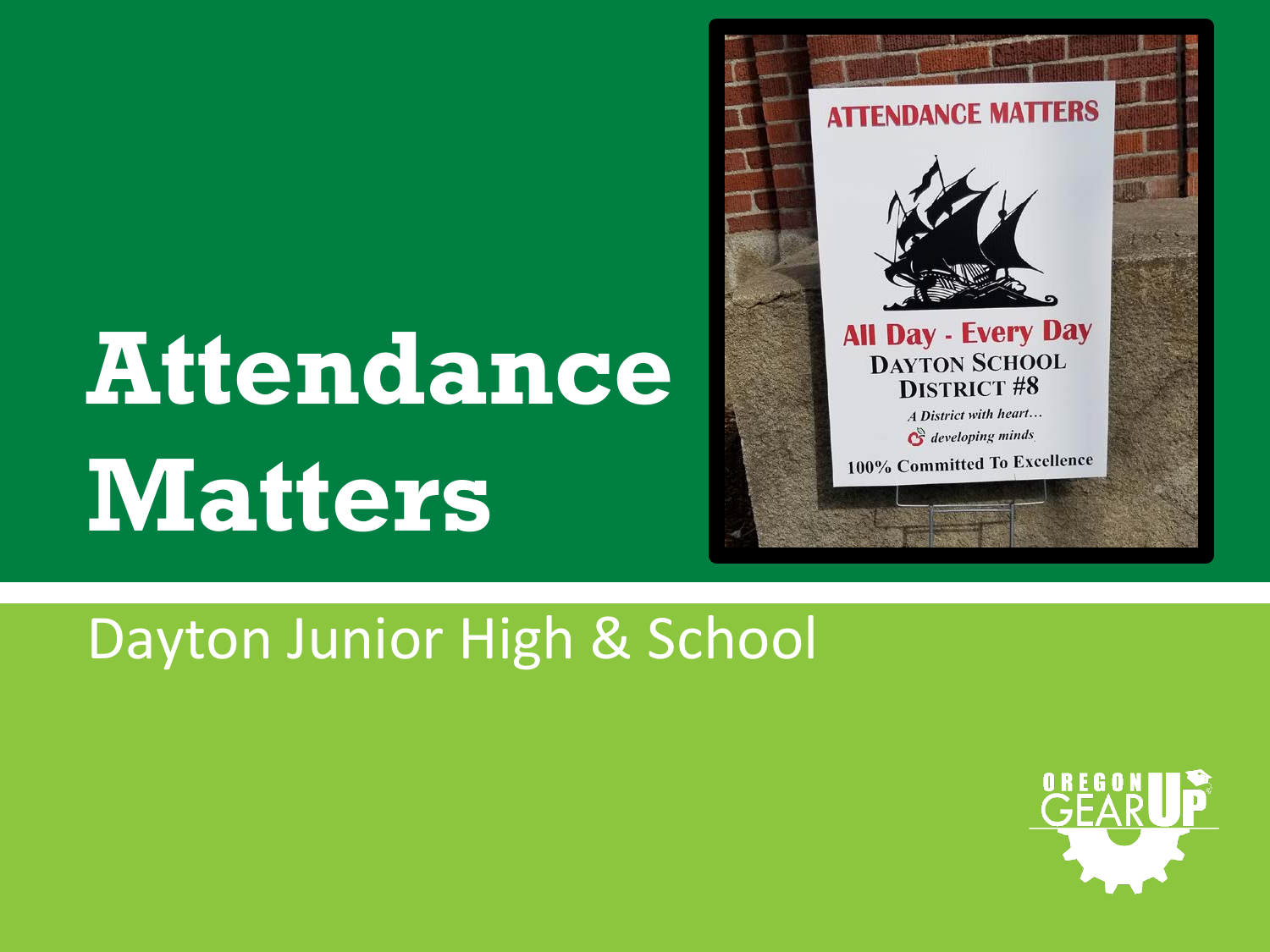**How do we get students to make school matter?**

**AND - what does the word 'matter' even mean??**

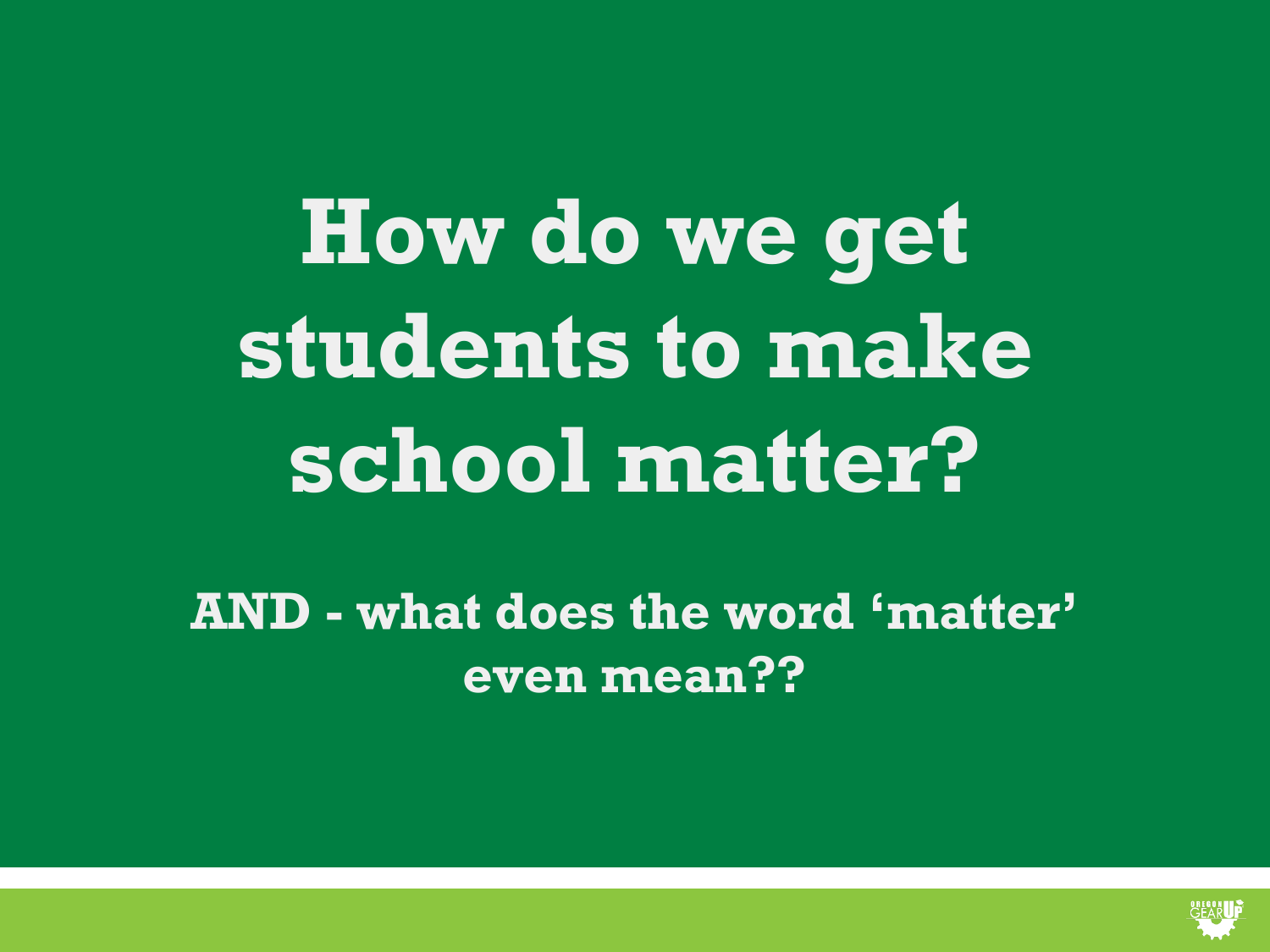# **Matter**

#### noun

1. physical substance in general, as distinct from mind and spirit; (in physics) that which occupies space and possesses rest mass, especially as distinct from energy. verb

1. be of importance; have significance.

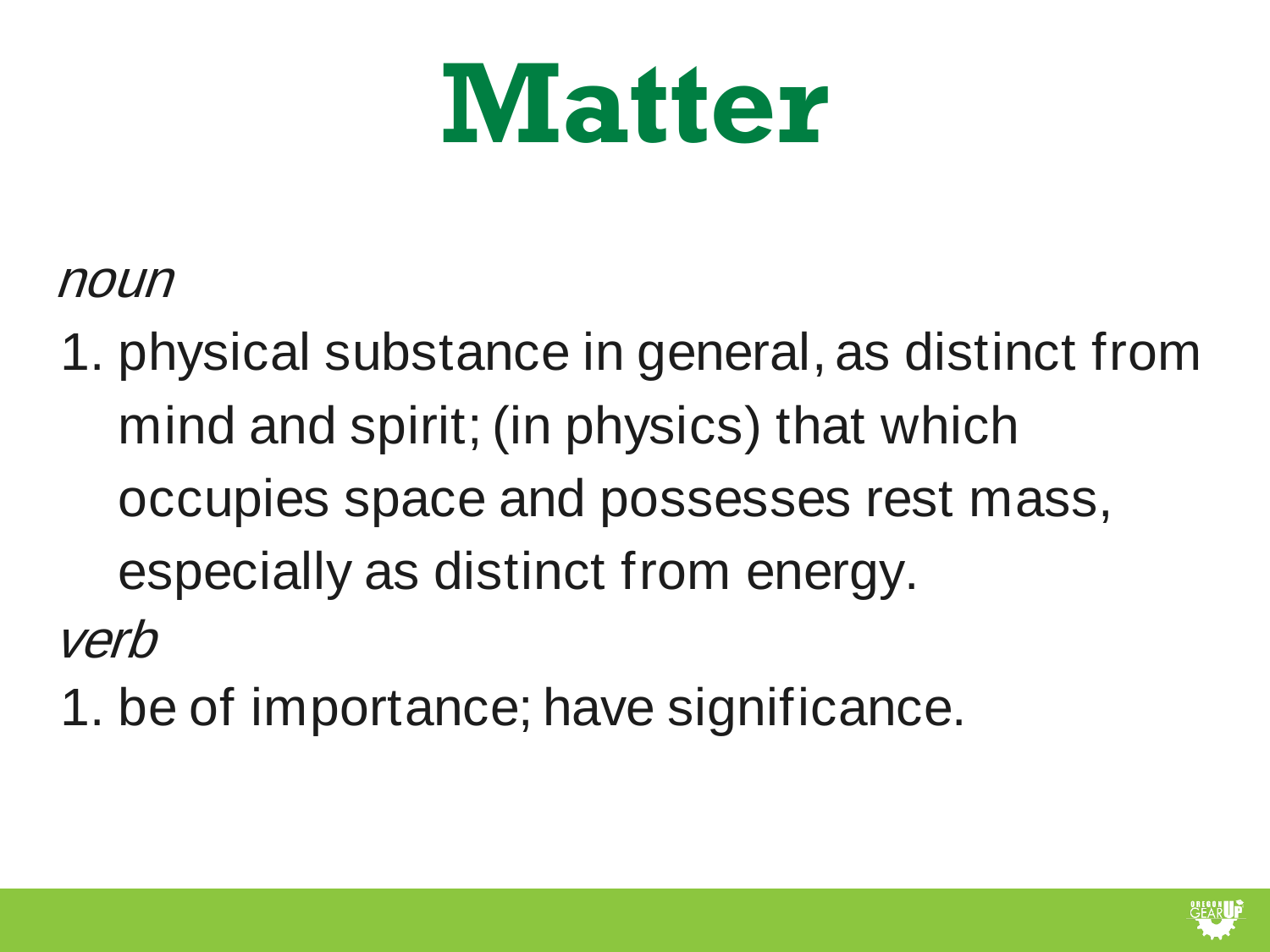### **Attendance Team:**

#### ★ **WHO?**

- Proactive Approach: daily meetings
	- Dean of Students
	- Attendance Secretary

#### ★ **Whole team meets weekly**

○ JH counselor, HS counselor,

homeless liaison, Dean of Students, and Attendance **Secretary** 



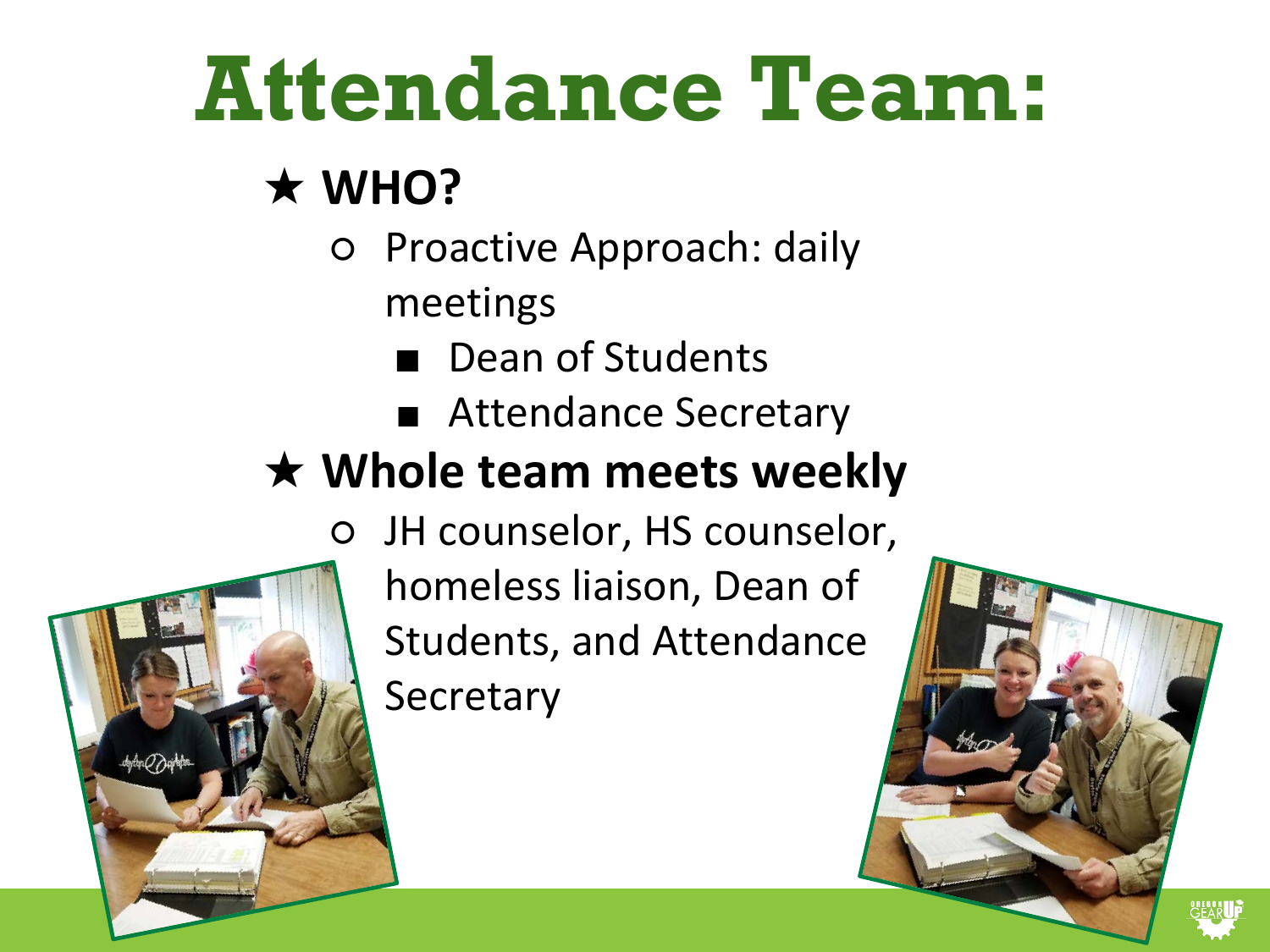### **Interventions:** Cr eat e Value and Belonging f or ALL ★ BUILDING RELATIONSHIPS - it takes time & it takes EVERYONE! **★ CHANGE THE** MESSAGE - when students are here

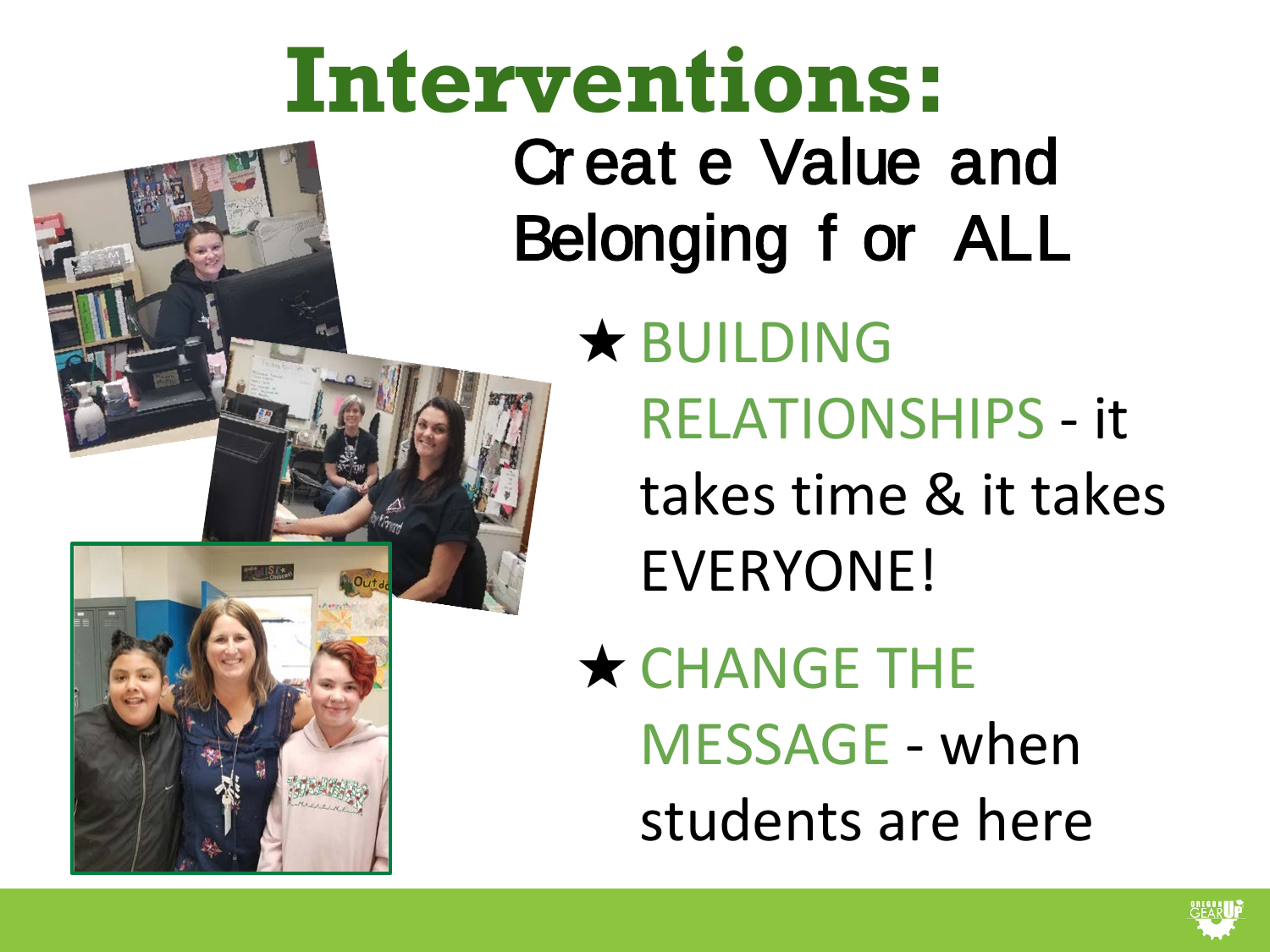#### Universal Interventions for all:

- Attendance letter and flyers
- Visual signs around the schools and local businesses.



- When you Learn, you will pass your classes.
- When you pass your classes, you will Graduate!

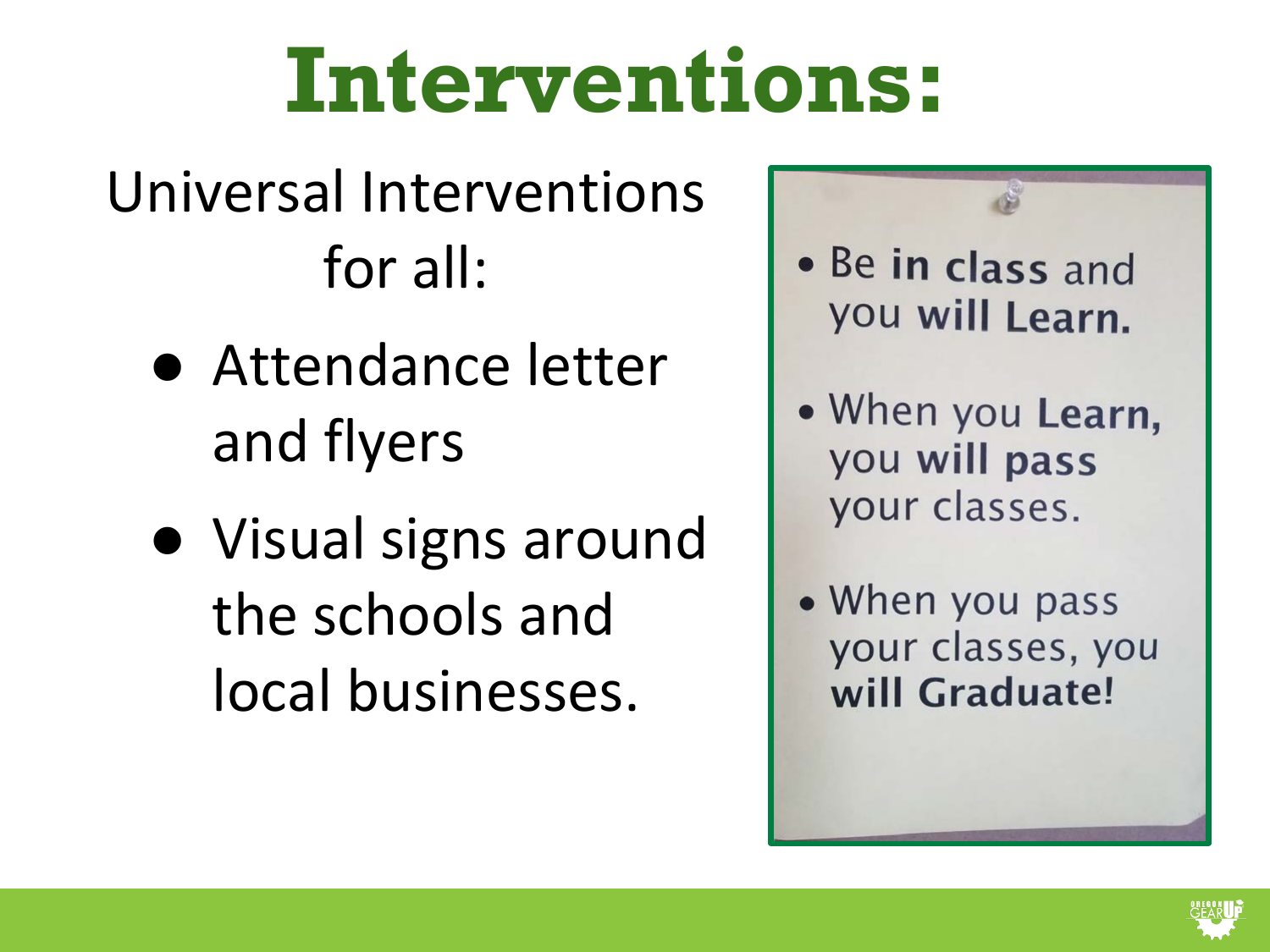Individual Interventions: (80%-90% rate)

#### ★ *Attendance Improvement Plan (for each student)*

- $\circ$  Signed by student  $x$  SignH ere!
- 
- Informal weekly follow up

#### ★ *Attendance Nudge Letter*

- Sent to parents
- Highlights student's attendance rate compared to average high school student

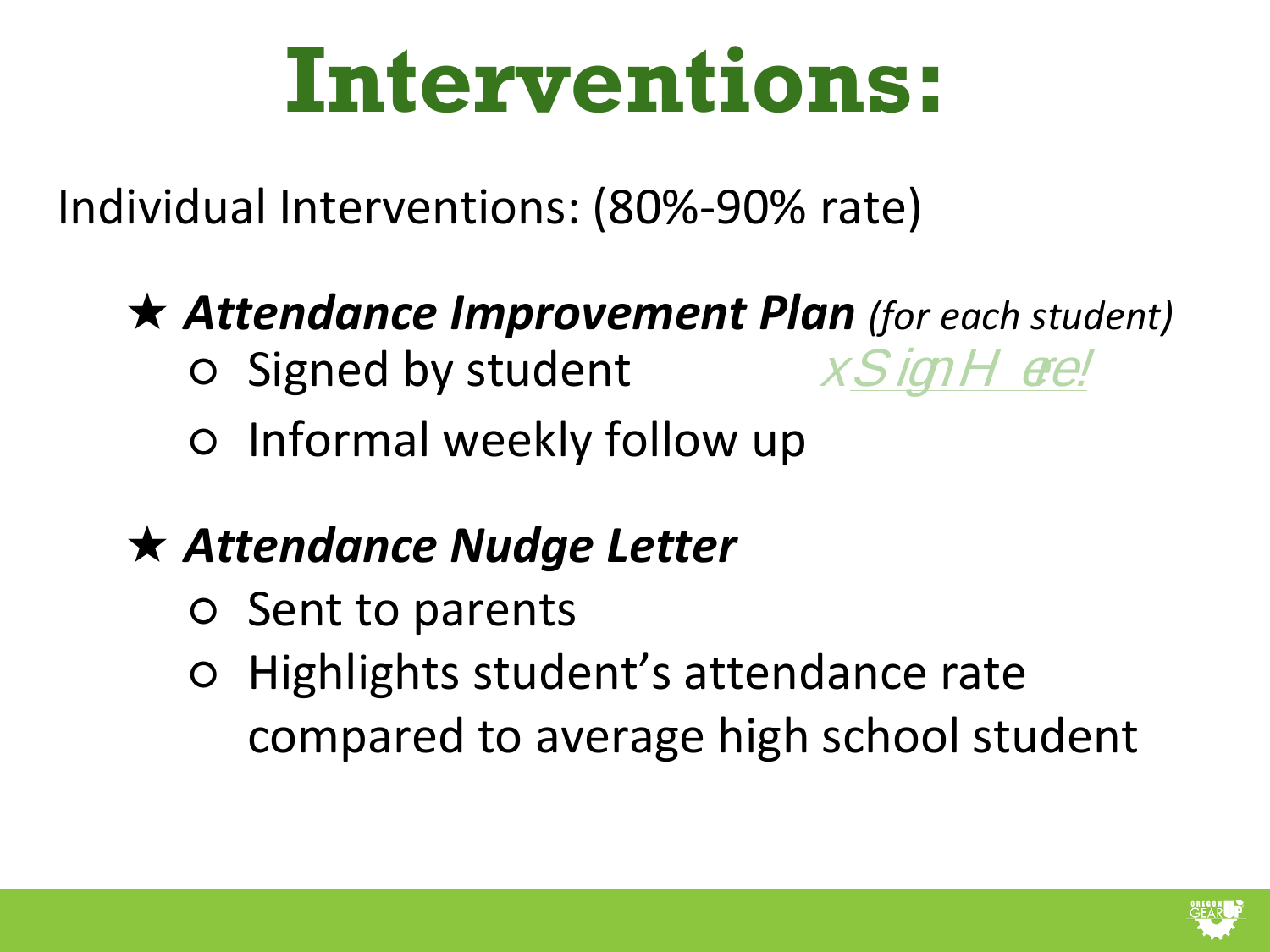Involving families: (below 80% rate)

- $\star$  Family meetings
- **★ Attendance contracts** 
	- Formal weekly follow up conversations with students
	- Daily sign in attendance office
- $\star$  Personal follow up phone calls with families
- $\star$  Team members make home visits



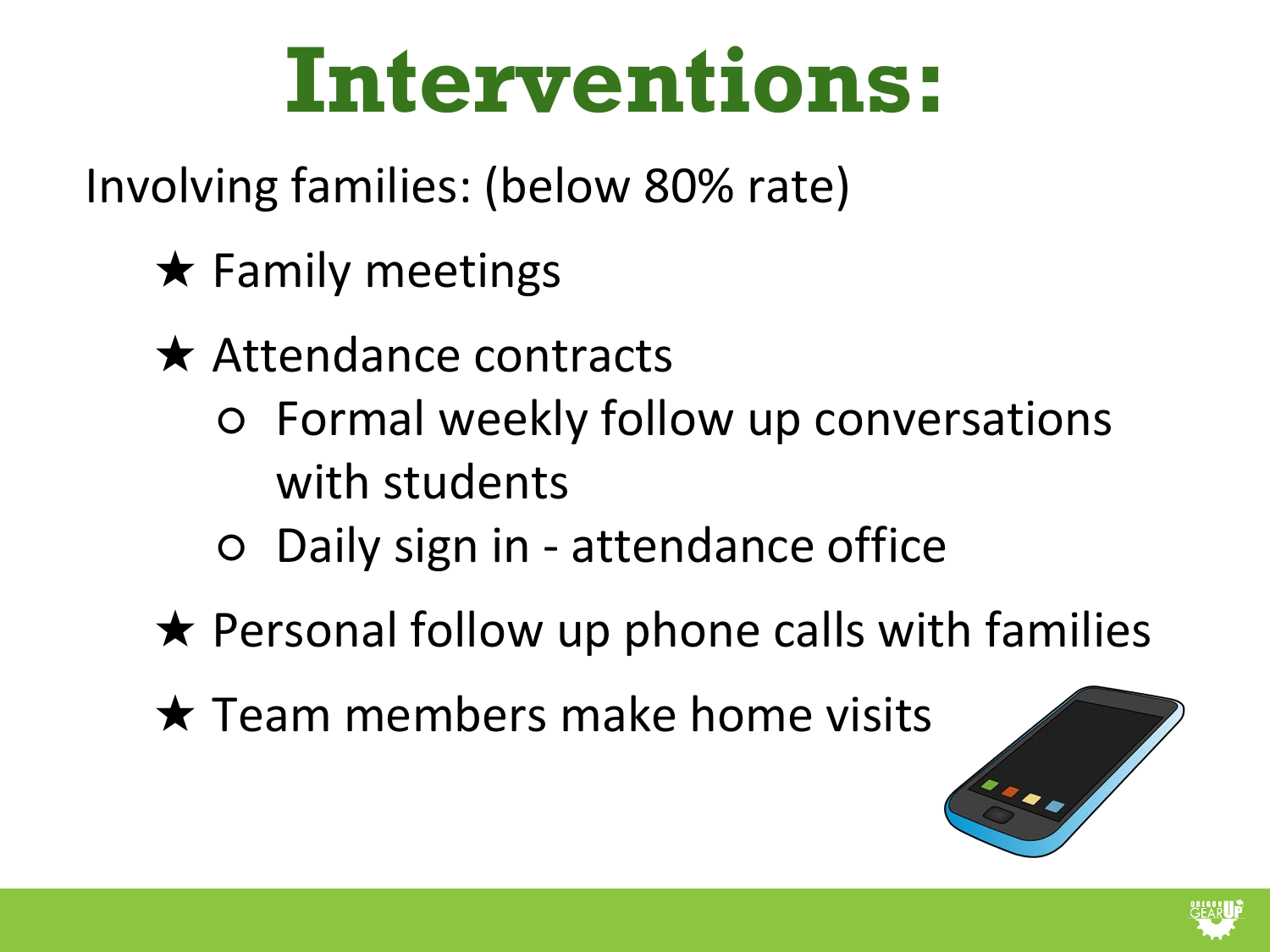|                | <b>STATE OF OREGON</b>                                                                                                                                               |                                                |  | <b>AND COMPLAINT</b>                                              |                  |                                                                                   |                       |                     |
|----------------|----------------------------------------------------------------------------------------------------------------------------------------------------------------------|------------------------------------------------|--|-------------------------------------------------------------------|------------------|-----------------------------------------------------------------------------------|-----------------------|---------------------|
|                | CITY OF                                                                                                                                                              |                                                |  | <b>DOCKET NO</b>                                                  |                  |                                                                                   |                       |                     |
|                | <b>COUNTY OF</b>                                                                                                                                                     |                                                |  |                                                                   | COURT DI CIRCUIT | LI MUNICIPAL                                                                      |                       |                     |
|                | <b>SCHOOL DISTRICT</b>                                                                                                                                               |                                                |  |                                                                   |                  | <b>QUISTICE</b>                                                                   |                       |                     |
|                |                                                                                                                                                                      |                                                |  | THE UNDERGRONED CERTIFIES AND SAYS THAT                           |                  |                                                                                   |                       |                     |
| DEFENDANT      | <b>SAME LAST</b>                                                                                                                                                     |                                                |  | <b>FSHS1</b>                                                      |                  | <b>MEIGEF</b>                                                                     |                       |                     |
|                | <b>ADDRITICS</b>                                                                                                                                                     |                                                |  |                                                                   |                  |                                                                                   |                       |                     |
|                | CITY                                                                                                                                                                 |                                                |  |                                                                   | 2P               |                                                                                   | DISTRICT ATTORNEY USE | <b>MARINED HORS</b> |
|                |                                                                                                                                                                      |                                                |  |                                                                   |                  | DID VIOLATE ORS 339 D20 AND 333 990. A COMPULSORY SCHOOL ATTENDANCE VIOLATION: BY |                       |                     |
|                |                                                                                                                                                                      |                                                |  |                                                                   |                  |                                                                                   |                       |                     |
| OFFENSE        | FAILING TO SEND THE RELOW NAMED STUDENT. A MINOR IN THE CONTROL OF THE DEFENDANT.<br>TO A PUBLIC SCHOOL AND MAINTAIN THE STUDENT IN REGULAR ATTENDANCE AT THE SCHOOL |                                                |  |                                                                   |                  |                                                                                   |                       |                     |
|                |                                                                                                                                                                      |                                                |  |                                                                   |                  |                                                                                   |                       |                     |
|                |                                                                                                                                                                      |                                                |  | DUFING THE PERIOD FROM 20 20 10                                   |                  | $20 - 7H$                                                                         |                       |                     |
|                | MINOR HAS BEEN ABSENT                                                                                                                                                |                                                |  | DAYS, PRESUMPTIVE FINE \$                                         |                  |                                                                                   |                       |                     |
|                | NAME: LAST                                                                                                                                                           |                                                |  | F#197                                                             |                  | MIDDLE                                                                            |                       |                     |
| <b>STUDEN</b>  | GRADE                                                                                                                                                                | <b>DATE OF BIRTH</b>                           |  |                                                                   |                  | LENSTH OF TIME IN SCHOOL DISTRICT                                                 |                       |                     |
|                |                                                                                                                                                                      |                                                |  |                                                                   |                  |                                                                                   |                       |                     |
|                | <b>PARENTISTINAME</b>                                                                                                                                                |                                                |  |                                                                   |                  |                                                                                   |                       |                     |
|                |                                                                                                                                                                      |                                                |  |                                                                   |                  |                                                                                   |                       |                     |
|                |                                                                                                                                                                      |                                                |  |                                                                   |                  | THE SUPERINTENDENT'S NOTICE OF COMPULSORY ATTENDANCE REQUIRED UNDER ORS 339 925.  |                       |                     |
|                | WAS SENT                                                                                                                                                             | $-120$                                         |  |                                                                   |                  |                                                                                   |                       |                     |
|                |                                                                                                                                                                      |                                                |  | I CERTIFY UNDER ORS 330.999 AND 153.990 THAT AS SUPERINTENDENT OF |                  |                                                                                   |                       |                     |
|                |                                                                                                                                                                      |                                                |  |                                                                   |                  | SCHOOL DISTRICT, I HAVE SUFFICIENT GROUNDS TO AND DO BELIEVE                      |                       |                     |
|                |                                                                                                                                                                      |                                                |  |                                                                   |                  |                                                                                   |                       | <b>BSO ABICKO</b>   |
|                |                                                                                                                                                                      |                                                |  | THAT THE ABOVE-MENTIONED DEFENDANT COMMITTED THE ABOVE OFFENSE.   |                  |                                                                                   |                       |                     |
|                | DATE ISSUED                                                                                                                                                          |                                                |  |                                                                   |                  |                                                                                   |                       |                     |
|                |                                                                                                                                                                      |                                                |  | <b>SIGNATURE</b>                                                  |                  |                                                                                   |                       | <b>IESEHVED1</b>    |
|                |                                                                                                                                                                      |                                                |  |                                                                   |                  |                                                                                   |                       |                     |
|                |                                                                                                                                                                      | I PERSONALLY SERVED THIS CITATION ON DEFENDANT |  |                                                                   |                  |                                                                                   | AT                    |                     |
|                |                                                                                                                                                                      | (DATE)                                         |  | 20                                                                |                  |                                                                                   |                       |                     |
| NAME<br>(TIME) |                                                                                                                                                                      | NAME OF PERSON SERVING (PRINT)                 |  |                                                                   |                  |                                                                                   |                       |                     |
| TITLE          |                                                                                                                                                                      |                                                |  | SIGNATURE                                                         |                  |                                                                                   |                       |                     |

Legal Partnerships

 $\star$  Need greater accountability

 $\star$  Formal attendance letters (3)

★ Citation if needed

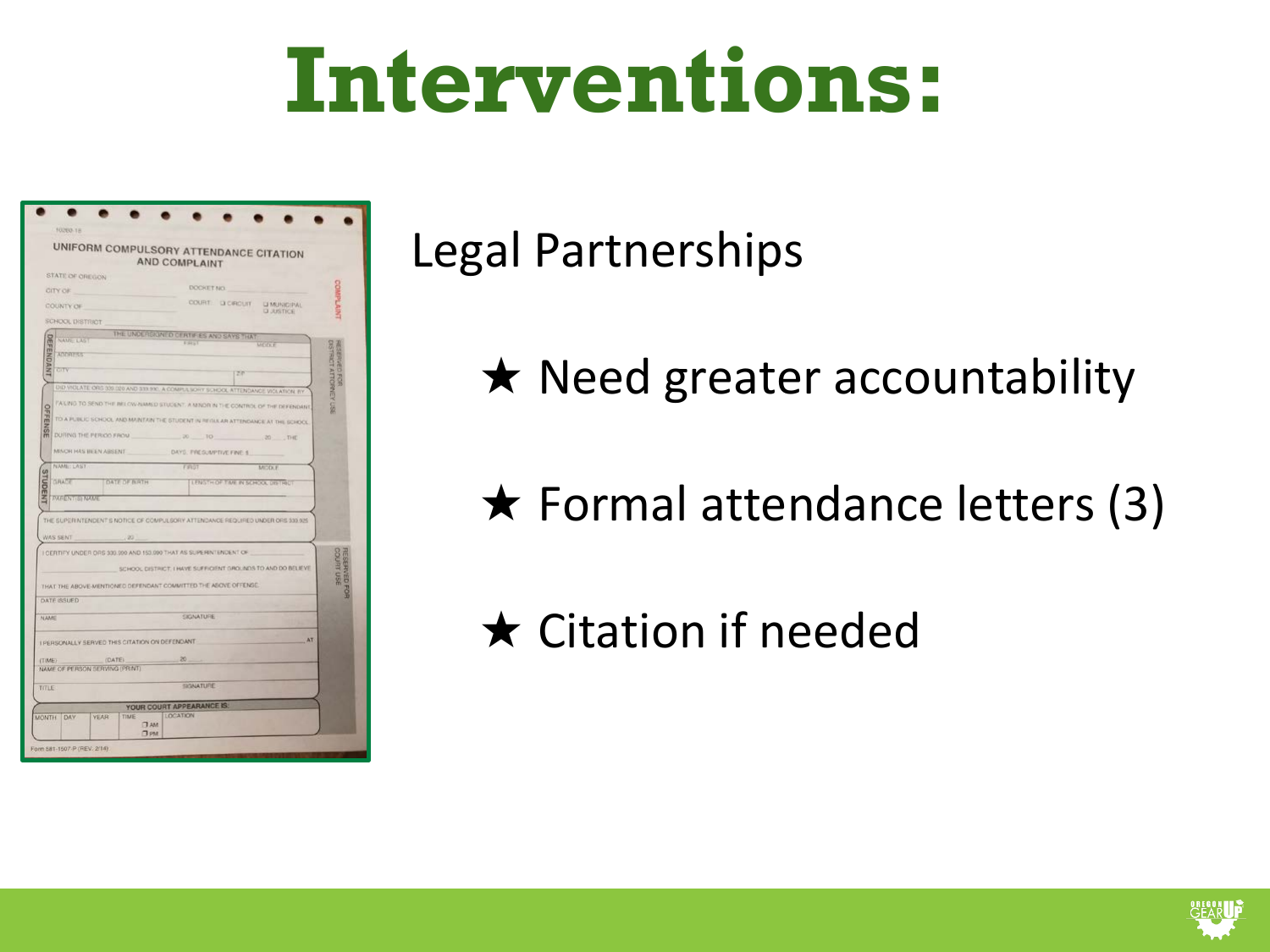### **Results:**

### In 9th & 12th grade cohorts, attendance has im proved! 9th grade 4.1% 12th grade 12.3%

from their 8th grade year

from their 11th grade year

Data pulled from Oregon Data Suite April 2019

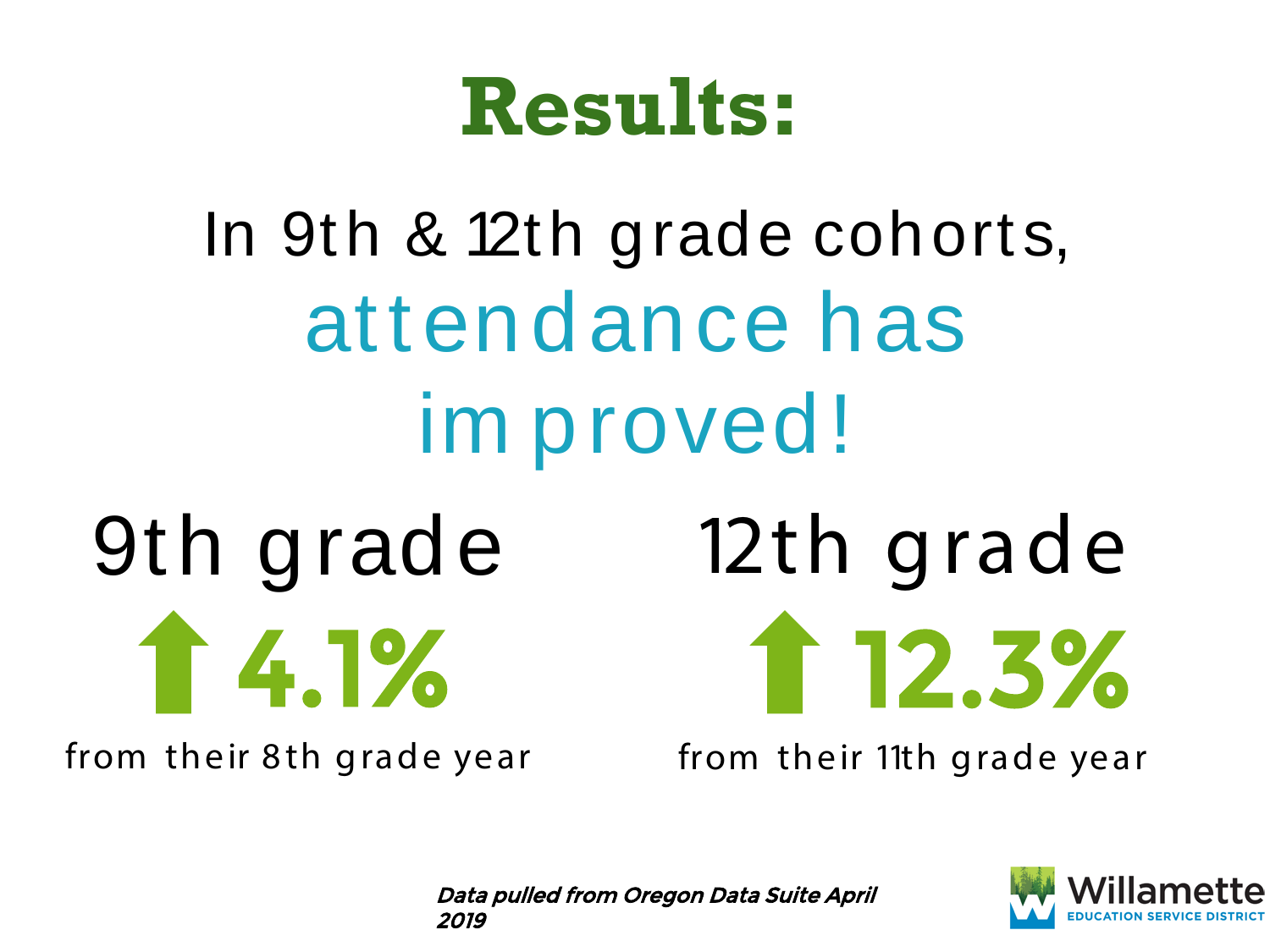### **Results:**

# As of April 1st Dayton Jr & Sr. High has 32 m ore Regular Attenders than last year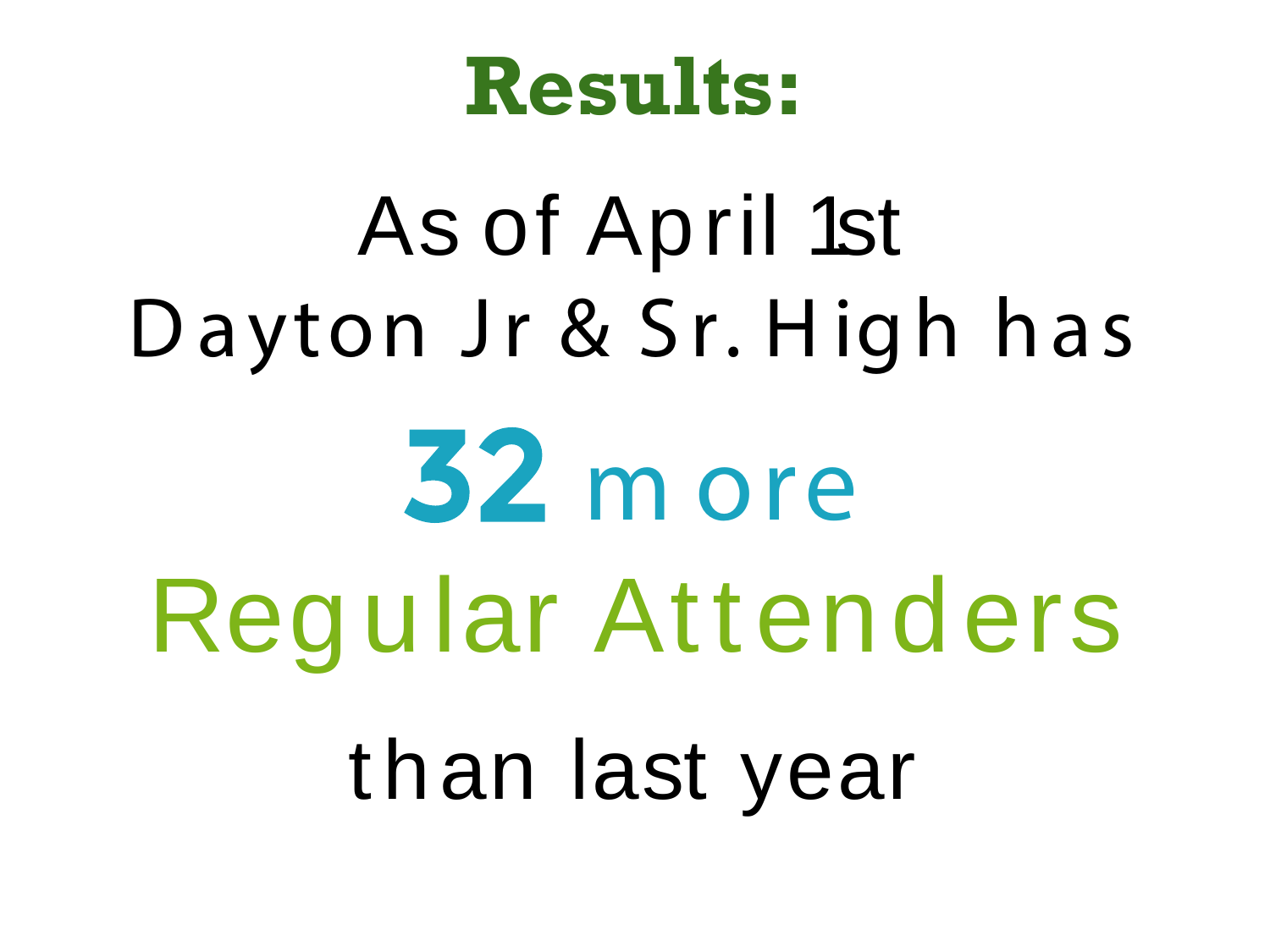# **Digging Deeper: The Why**

# Value Mat t er s Pur pose Mat t er s Joy Mat t er s